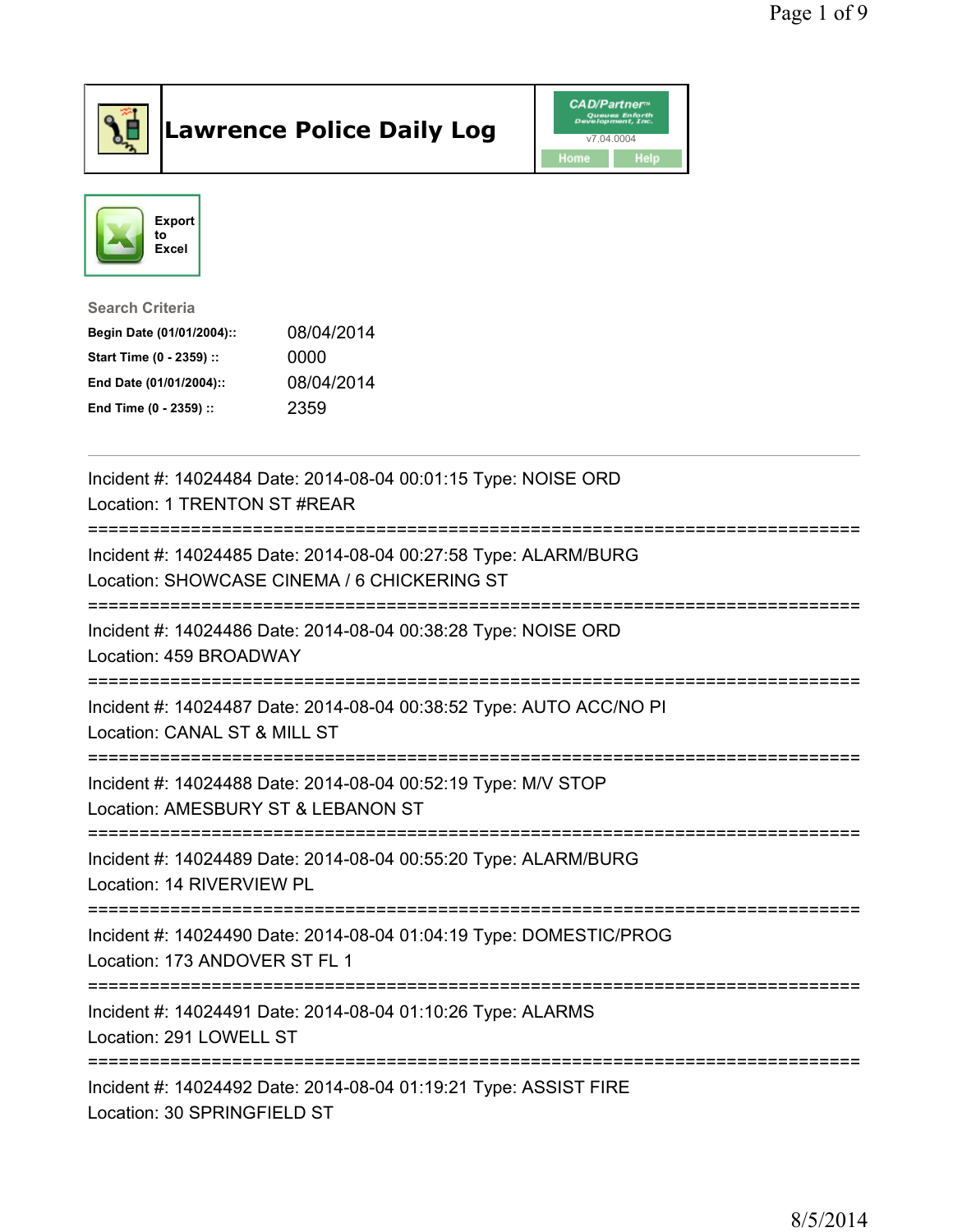| Incident #: 14024493 Date: 2014-08-04 01:22:02 Type: DISTURBANCE<br>Location: E HAVERHILL ST & JOSEPHINE AV                          |
|--------------------------------------------------------------------------------------------------------------------------------------|
| Incident #: 14024494 Date: 2014-08-04 01:45:15 Type: AUTO ACC/UNK PI<br>Location: BROADWAY & HAVERHILL ST                            |
| Incident #: 14024495 Date: 2014-08-04 01:49:06 Type: M/V STOP<br>Location: HAMPSHIRE ST & LEBANON ST                                 |
| Incident #: 14024496 Date: 2014-08-04 01:53:25 Type: DISTURBANCE<br>Location: 127 BENNINGTON ST                                      |
| Incident #: 14024497 Date: 2014-08-04 01:55:04 Type: A&B D/W PAST<br>Location: 188 BROADWAY<br>===================================== |
| Incident #: 14024498 Date: 2014-08-04 01:56:36 Type: SUS PERS/MV<br>Location: N PARISH RD<br>;===============================        |
| Incident #: 14024499 Date: 2014-08-04 01:58:45 Type: NOISE ORD<br>Location: 391 HAMPSHIRE ST FL 1                                    |
| Incident #: 14024500 Date: 2014-08-04 02:00:59 Type: NOISE ORD<br>Location: 279 SALEM ST                                             |
| Incident #: 14024501 Date: 2014-08-04 02:03:22 Type: AUTO ACC/NO PI<br><b>Location: BARKER ST</b>                                    |
| Incident #: 14024502 Date: 2014-08-04 02:17:04 Type: NOISE ORD<br>Location: 391 HAMPSHIRE ST                                         |
| Incident #: 14024503 Date: 2014-08-04 02:26:57 Type: SUS PERS/MV<br>Location: CAMBRIDGE ST & S UNION ST                              |
| Incident #: 14024504 Date: 2014-08-04 02:37:59 Type: SEX OFF. PAST<br>Location: LAWRENCE GENERAL HOSPITAL / 1 GENERAL ST             |
| Incident #: 14024505 Date: 2014-08-04 02:49:26 Type: STOLEN PROP<br>Location: TERRA LUNA CAFE / 225 ESSEX ST                         |
| Incident #: 14024506 Date: 2014-08-04 03:20:44 Type: INVESTIGATION                                                                   |

Location: 40 ALLEN CT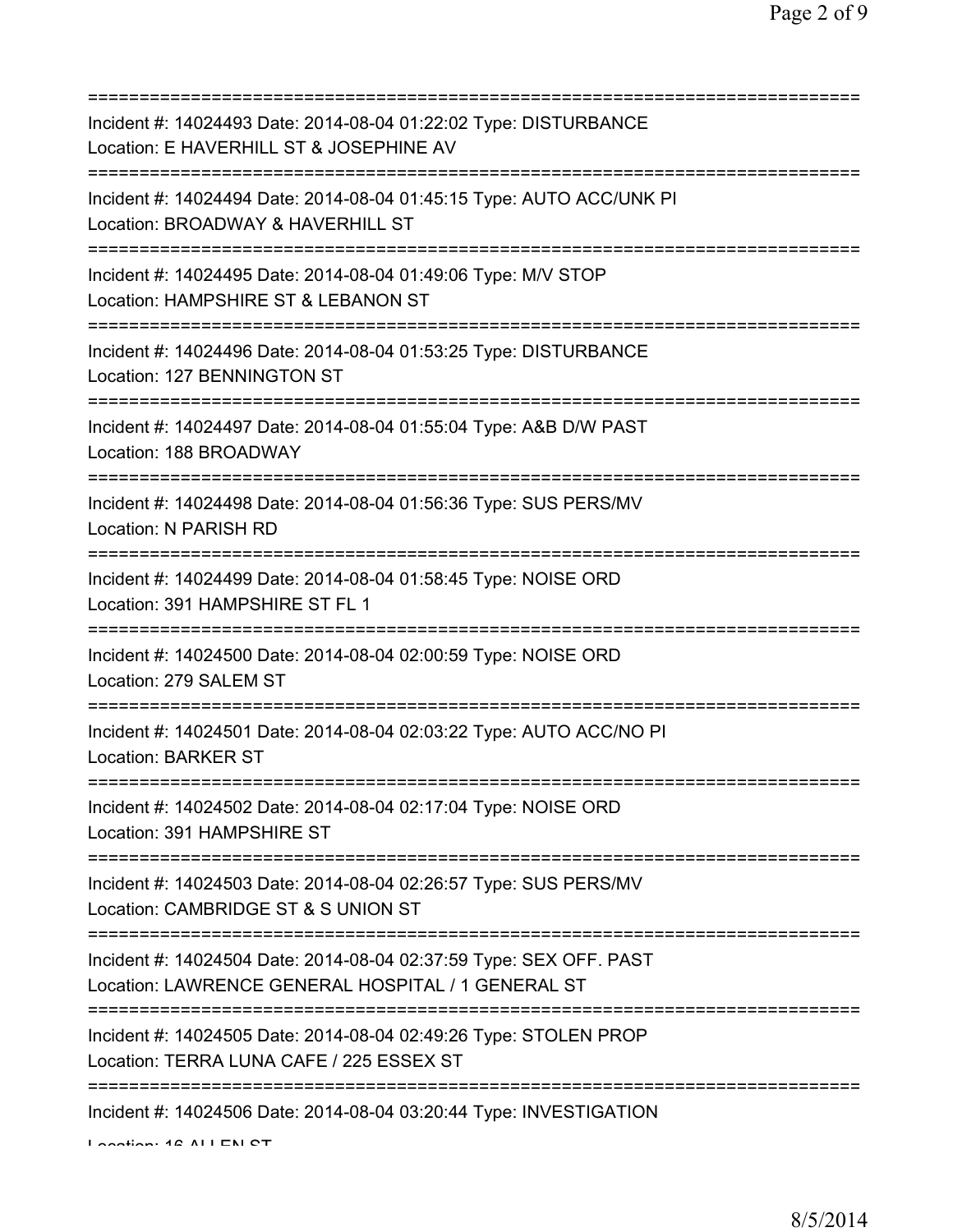| Incident #: 14024507 Date: 2014-08-04 03:22:16 Type: ALARM/BURG<br>Location: METRO AUTO / 638 ESSEX ST<br>=============================     |
|---------------------------------------------------------------------------------------------------------------------------------------------|
| Incident #: 14024508 Date: 2014-08-04 03:30:09 Type: NOISE ORD<br>Location: 21 BROOKFIELD ST FL 2                                           |
| Incident #: 14024509 Date: 2014-08-04 04:06:45 Type: AUTO ACC/NO PI<br>Location: 23 CRESCENT ST #A<br>===================================== |
| Incident #: 14024510 Date: 2014-08-04 04:42:29 Type: DISTURBANCE<br>Location: 570 S UNION ST                                                |
| Incident #: 14024511 Date: 2014-08-04 05:48:47 Type: SUICIDE ATTEMPT<br>Location: 69 BERKELEY ST FL 2                                       |
| Incident #: 14024512 Date: 2014-08-04 05:54:31 Type: SEX OFF. PAST<br>Location: 57 WOODLAND ST FL 1                                         |
| Incident #: 14024513 Date: 2014-08-04 06:05:05 Type: STOL/MV/PAS<br>Location: 1 COLBY ST                                                    |
| Incident #: 14024514 Date: 2014-08-04 06:21:13 Type: B&E/PAST<br>Location: 92-94 BENNINGTON ST                                              |
| Incident #: 14024515 Date: 2014-08-04 06:22:15 Type: ALARMS<br>Location: 439 S UNION ST                                                     |
| Incident #: 14024516 Date: 2014-08-04 06:22:55 Type: ALARM/BURG<br>Location: PERSONAL MOVERS / 100 GLENN ST                                 |
| Incident #: 14024517 Date: 2014-08-04 06:36:54 Type: INVEST CONT<br>Location: 11 SARGENT AV                                                 |
| Incident #: 14024518 Date: 2014-08-04 07:06:15 Type: NOTIFICATION<br>Location: 312 WATER ST #13                                             |
| Incident #: 14024519 Date: 2014-08-04 07:15:19 Type: TOW OF M/V<br>Location: ANDOVER ST                                                     |
| Incident #: 14024520 Date: 2014-08-04 07:36:10 Type: TOW OF M/V                                                                             |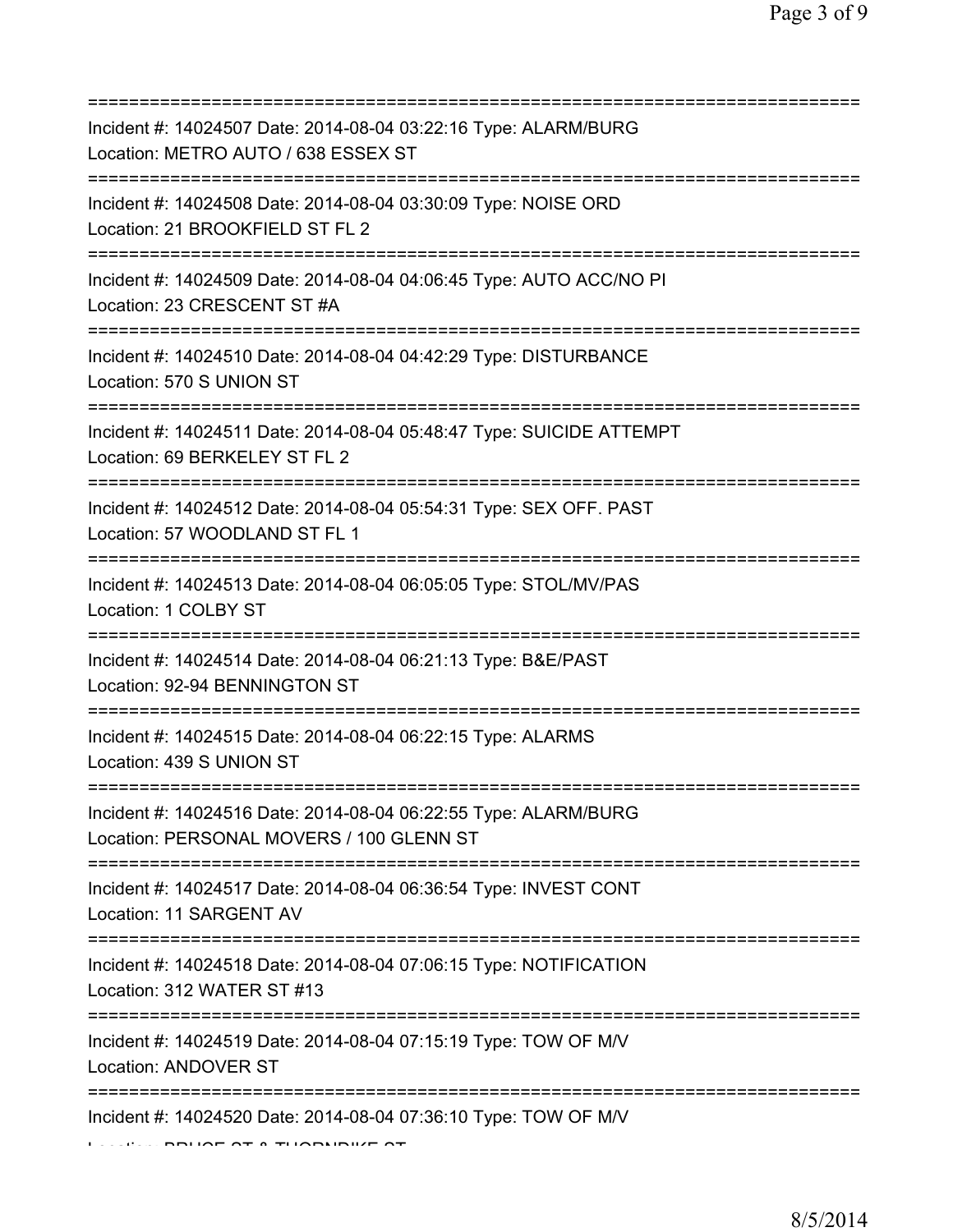=========================================================================== Incident #: 14024521 Date: 2014-08-04 07:57:44 Type: AUTO ACC/NO PI Location: HAMPSHIRE ST & LAWRENCE ST =========================================================================== Incident #: 14024522 Date: 2014-08-04 08:30:20 Type: TOW OF M/V Location: PLATT ST =========================================================================== Incident #: 14024523 Date: 2014-08-04 09:08:07 Type: DRUG VIO Location: BLANCHARD ST & FARNHAM ST =========================================================================== Incident #: 14024524 Date: 2014-08-04 09:22:37 Type: TOW OF M/V Location: METHUEN ST & MILL ST =========================================================================== Incident #: 14024525 Date: 2014-08-04 09:26:41 Type: TOW OF M/V Location: 50 CEDAR ST =========================================================================== Incident #: 14024526 Date: 2014-08-04 09:30:54 Type: SUICIDE ATTEMPT Location: 51 ESSEX ST #APT2 =========================================================================== Incident #: 14024527 Date: 2014-08-04 09:42:31 Type: B&E FOLLOW UP Location: 9 HAMPSHIRE ST =========================================================================== Incident #: 14024528 Date: 2014-08-04 09:48:21 Type: CK WELL BEING Location: 1 TREMONT ST #10 =========================================================================== Incident #: 14024529 Date: 2014-08-04 10:02:35 Type: UNWANTEDGUEST Location: 2 GRAINGER ST =========================================================================== Incident #: 14024530 Date: 2014-08-04 10:10:07 Type: GUN CALL Location: 10 CEDAR ST =========================================================================== Incident #: 14024531 Date: 2014-08-04 10:11:55 Type: RECOV/STOL/MV Location: 492 LOWELL ST =========================================================================== Incident #: 14024532 Date: 2014-08-04 10:15:18 Type: LARCENY/PROG Location: 550 BROADWAY =========================================================================== Incident #: 14024533 Date: 2014-08-04 10:23:23 Type: B&E/PROG Location: 35 ROBINSON CT =========================================================================== Incident #: 14024534 Date: 2014-08-04 10:26:20 Type: MAL DAMAGE

Location: 468 LOWELL ST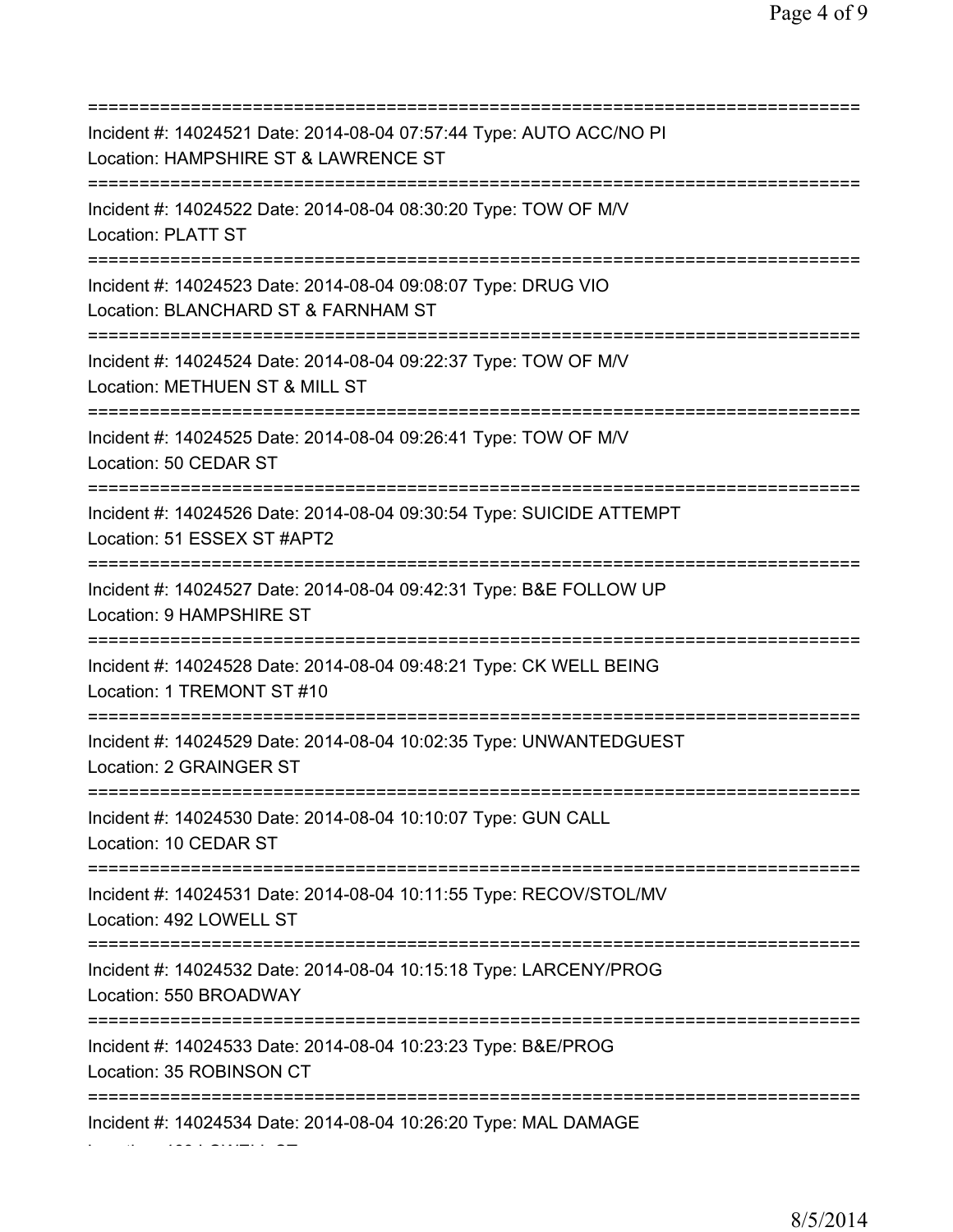| Incident #: 14024535 Date: 2014-08-04 10:45:41 Type: TOW OF M/V<br>Location: 117 BENNINGTON ST                                          |
|-----------------------------------------------------------------------------------------------------------------------------------------|
| ==========================<br>Incident #: 14024536 Date: 2014-08-04 10:56:22 Type: RECOV/STOL/MV<br>Location: ANDOVER ST & PARKER ST    |
| Incident #: 14024537 Date: 2014-08-04 10:58:36 Type: HIT & RUN M/V<br>Location: BRUCE ST & CORNISH ST<br>==========================     |
| Incident #: 14024538 Date: 2014-08-04 11:03:35 Type: STOLEN PROP<br>Location: 75 MANCHESTER ST                                          |
| Incident #: 14024539 Date: 2014-08-04 11:13:40 Type: AUTO ACC/PI<br>Location: ANDOVER ST & S UNION ST                                   |
| Incident #: 14024540 Date: 2014-08-04 11:58:12 Type: SUS PERS/MV<br>Location: METHUEN ST & MILL ST                                      |
| Incident #: 14024541 Date: 2014-08-04 12:03:40 Type: AUTO ACC/PI<br>Location: 149 LAWRENCE ST                                           |
| Incident #: 14024542 Date: 2014-08-04 12:21:16 Type: STOLEN PROP<br>Location: METHUEN ST & UNION ST                                     |
| Incident #: 14024543 Date: 2014-08-04 12:22:11 Type: MV/BLOCKING<br>Location: 26 ALLSTON ST                                             |
| Incident #: 14024544 Date: 2014-08-04 12:23:13 Type: AUTO ACC/NO PI<br>Location: 271 ANDOVER ST<br>==================================== |
| Incident #: 14024545 Date: 2014-08-04 12:43:45 Type: SUS PERS/MV<br>Location: 10 LEXINGTON ST                                           |
| Incident #: 14024546 Date: 2014-08-04 12:53:31 Type: WARRANT SERVE<br>Location: 444 HAMPSHIRE ST                                        |
| Incident #: 14024547 Date: 2014-08-04 12:58:21 Type: TOW OF M/V<br>Location: 21 WARREN ST                                               |
| Incident #: 14024548 Date: 2014-08-04 13:16:22 Type: TOW OF M/V                                                                         |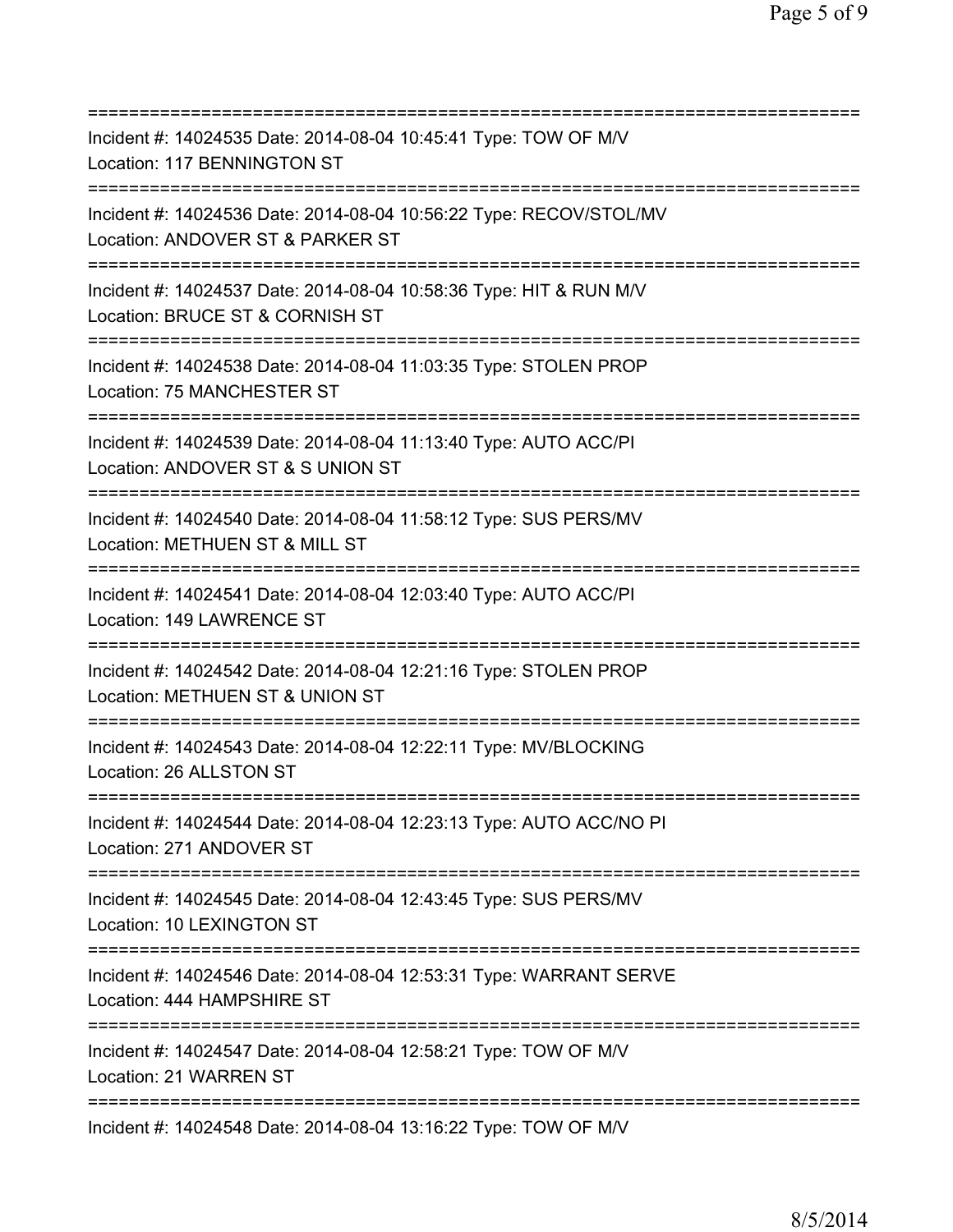=========================================================================== Incident #: 14024549 Date: 2014-08-04 13:22:40 Type: ALARM/HOLD Location: 202 LAWRENCE ST =========================================================================== Incident #: 14024550 Date: 2014-08-04 13:22:55 Type: RECOV/STOL/MV Location: 9 MELROSE TER =========================================================================== Incident #: 14024551 Date: 2014-08-04 13:25:34 Type: MAL DAMAGE Location: 9 EXCHANGE ST =========================================================================== Incident #: 14024552 Date: 2014-08-04 13:39:10 Type: TOW OF M/V Location: MARGIN ST =========================================================================== Incident #: 14024553 Date: 2014-08-04 13:42:22 Type: TOW OF M/V Location: WASHINGTON WY =========================================================================== Incident #: 14024554 Date: 2014-08-04 13:43:54 Type: LIC PLATE STO Location: 77 MYRTLE ST =========================================================================== Incident #: 14024555 Date: 2014-08-04 13:57:34 Type: ALARM/BURG Location: 77 MYRTLE ST =========================================================================== Incident #: 14024556 Date: 2014-08-04 14:01:54 Type: DOMESTIC/PROG Location: 20 HALLENAN AV =========================================================================== Incident #: 14024557 Date: 2014-08-04 14:08:37 Type: AUTO ACC/NO PI Location: BERKELEY ST & PARK ST =========================================================================== Incident #: 14024558 Date: 2014-08-04 14:21:42 Type: ALARM/BURG Location: 3 DOGS DINER / 13 S BROADWAY =========================================================================== Incident #: 14024559 Date: 2014-08-04 14:21:44 Type: TOW OF M/V Location: LAWRENCE ST & OAK ST =========================================================================== Incident #: 14024561 Date: 2014-08-04 14:23:55 Type: KEEP PEACE Location: 111 EAST HAVERHILL ST =========================================================================== Incident #: 14024560 Date: 2014-08-04 14:24:44 Type: AUTO ACC/NO PI Location: PENTUCKET MEDICAL / 354 MERRIMACK ST =========================================================================== Incident #: 14024562 Date: 2014-08-04 14:31:19 Type: A&B D/W PAST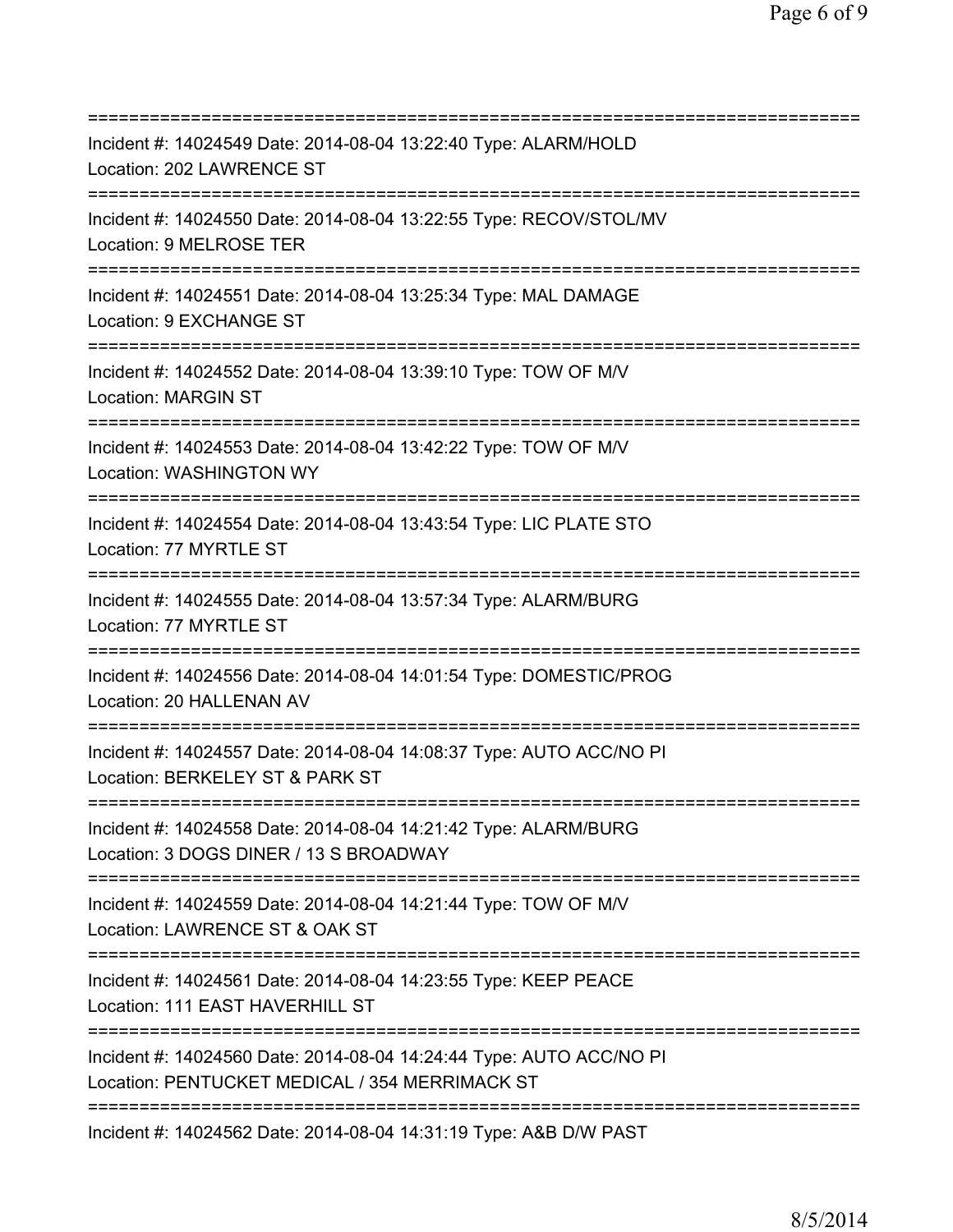| Location: 1 GENERAL ST                                                                                                                        |
|-----------------------------------------------------------------------------------------------------------------------------------------------|
| Incident #: 14024563 Date: 2014-08-04 14:43:30 Type: DOMESTIC/PAST<br>Location: 22 HALLENAN AV                                                |
| Incident #: 14024564 Date: 2014-08-04 15:04:48 Type: SUS PERS/MV<br>Location: 395 MARKET ST<br>====================================           |
| Incident #: 14024565 Date: 2014-08-04 15:08:37 Type: UNWANTEDGUEST<br>Location: MCDONALDS / 50 BROADWAY                                       |
| Incident #: 14024566 Date: 2014-08-04 15:09:11 Type: TOW OF M/V<br>Location: 51 BROOKFIELD ST                                                 |
| Incident #: 14024567 Date: 2014-08-04 15:31:17 Type: STOLEN PROP<br>Location: 40 LAWRENCE ST<br>===========================                   |
| Incident #: 14024568 Date: 2014-08-04 15:35:54 Type: TOW OF M/V<br>Location: 162 ABBOTT ST<br>=====================================           |
| Incident #: 14024570 Date: 2014-08-04 15:44:44 Type: DOMESTIC/PROG<br>Location: 22 FORDHAM RD                                                 |
| Incident #: 14024569 Date: 2014-08-04 15:44:48 Type: RECOV/STOL/MV<br>Location: 137 ABBOTT ST                                                 |
| Incident #: 14024571 Date: 2014-08-04 16:28:53 Type: MISSING PERS<br>Location: 33 RHINE ST<br>=====================================           |
| Incident #: 14024572 Date: 2014-08-04 16:49:40 Type: DISTURBANCE<br>Location: 43 WHITMAN ST FL 1STFL<br>===================================== |
| Incident #: 14024573 Date: 2014-08-04 16:52:09 Type: AUTO ACC/NO PI<br>Location: 296 HOWARD ST                                                |
| Incident #: 14024574 Date: 2014-08-04 16:57:19 Type: VIO CITY ORD<br>Location: ALDER ST & HAMPSHIRE ST                                        |
| =========<br>Incident #: 14024575 Date: 2014-08-04 17:17:45 Type: MEDIC SUPPORT<br>Location: 20 JAMAICA ST                                    |
|                                                                                                                                               |

Incident #: 14024576 Date: 2014 08 04 18:02:25 Type: ALARM/BURG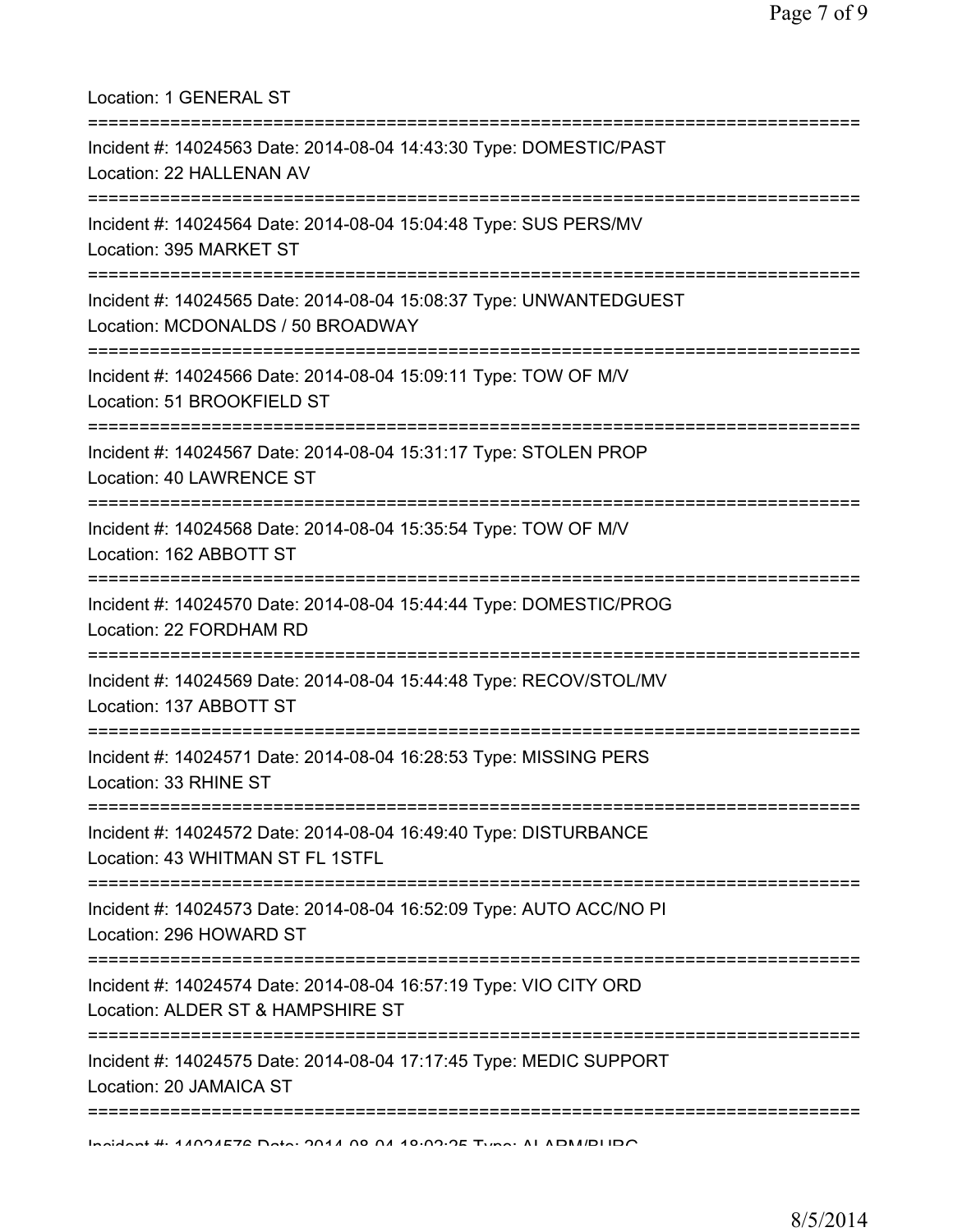Location: ARLINGTON SCHOOL / 150 ARLINGTON ST

| Incident #: 14024577 Date: 2014-08-04 18:06:31 Type: DRUG VIO<br>Location: GATEWAY PUB / 339 MERRIMACK ST #PARKING LOT FL REAR                          |
|---------------------------------------------------------------------------------------------------------------------------------------------------------|
| Incident #: 14024578 Date: 2014-08-04 18:10:22 Type: WARRANT SERVE<br>Location: 444 HAMPSHIRE ST                                                        |
| Incident #: 14024579 Date: 2014-08-04 18:21:25 Type: ASSSIT AMBULANC<br>Location: 26 ATKINSON ST                                                        |
| Incident #: 14024580 Date: 2014-08-04 18:28:55 Type: CK WELL BEING<br>Location: 2 HOLTON ST                                                             |
| Incident #: 14024581 Date: 2014-08-04 19:07:14 Type: INVESTIGATION<br>Location: 177 FERRY ST                                                            |
| Incident #: 14024582 Date: 2014-08-04 19:43:14 Type: SUS PERS/MV<br>Location: 15 CONGRESS ST                                                            |
| Incident #: 14024583 Date: 2014-08-04 19:59:33 Type: ALARM/BURG<br>Location: 258 E HAVERHILL ST                                                         |
| Incident #: 14024584 Date: 2014-08-04 20:24:05 Type: ASSIST FIRE<br>Location: ERVING AV & JACKSON ST                                                    |
| Incident #: 14024585 Date: 2014-08-04 20:31:00 Type: UNWANTEDGUEST<br>Location: 202 S UNION ST #2L                                                      |
| ====================================<br>==================<br>Incident #: 14024586 Date: 2014-08-04 20:34:54 Type: MAN DOWN<br>Location: 129 S BROADWAY |
| Incident #: 14024587 Date: 2014-08-04 20:37:43 Type: DRUG VIO<br>Location: FRANKLIN ST & HAVERHILL ST                                                   |
| Incident #: 14024588 Date: 2014-08-04 20:49:37 Type: 209A/VIOLATION<br>Location: 467 HIGH ST                                                            |
| Incident #: 14024590 Date: 2014-08-04 20:54:44 Type: ALARM/BURG<br>Location: CITY HALL / 200 COMMON ST                                                  |
|                                                                                                                                                         |